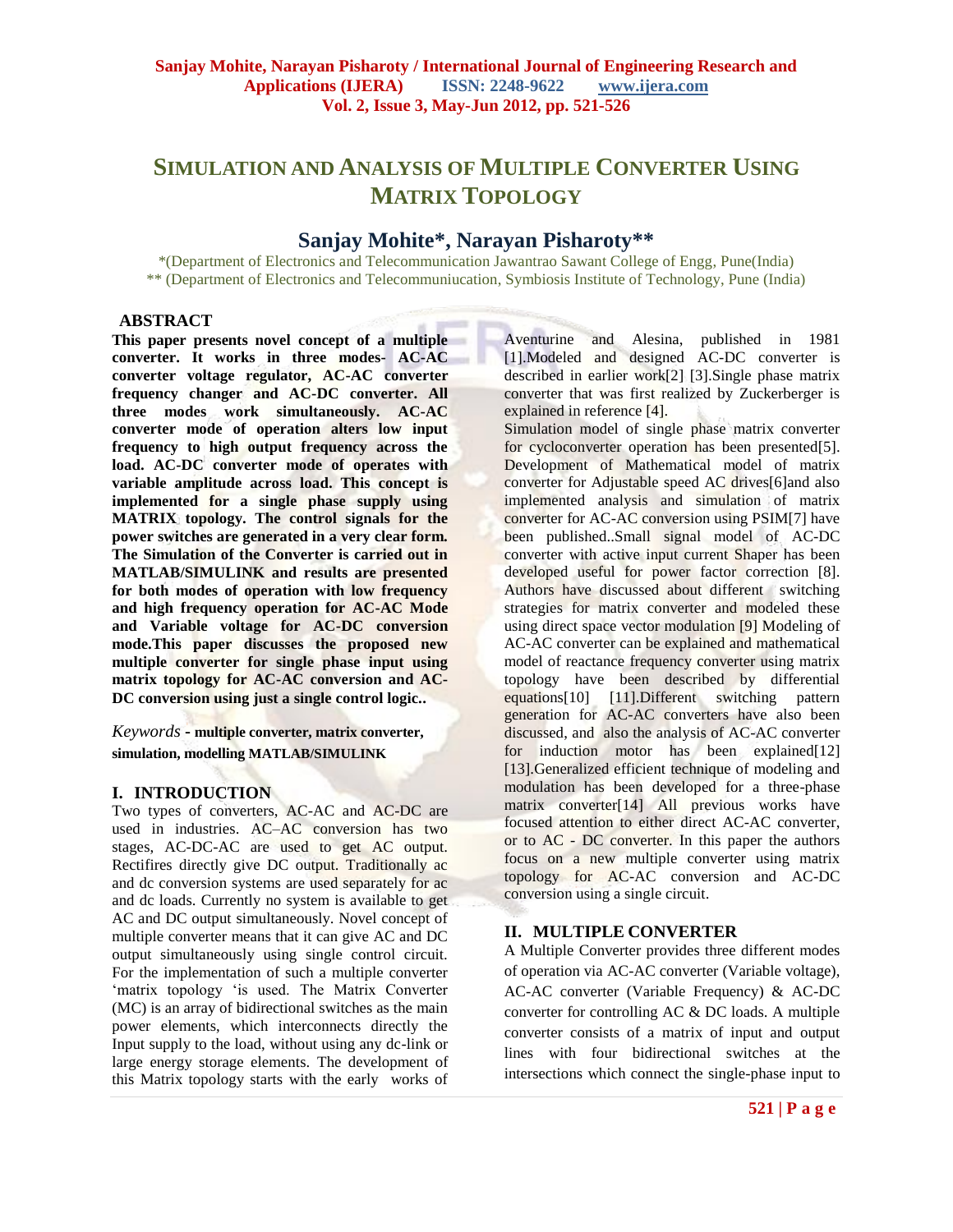output .Fig. 1 is the Block diagram of a multiple converter. It consists of ac supply, control logic, ac-ac converter and ac-dc converter. Control logic generates switching pulses to drive ac-ac converter as well as acdc converter. These three blocks are separately analyzed.



## Fig. 1. Block Diagram of Multiple converter **AC-AC converter (Variable voltage)**  In this converter two one bidirectional switches are connected between load and supply shown in figure 2





One bidirectional switch forms one as to one matrix.

$$
\begin{bmatrix} 1 & 0 \\ 0 & 1 \end{bmatrix} \begin{bmatrix} V \\ V \end{bmatrix} = \begin{bmatrix} V \\ V \end{bmatrix}
$$

In positive half cycle switch  $K1$  is made high (on) and positive voltage appears across load i.eVo+ and in negative Half cycle i.e.  $Vi -$  switch  $K2$  is made High (on) and negative voltage appears across load.

#### **AC-DC Converter**

This converter contains four switches. Load is connected between two switches shown in figure 3.



Fig. 3. AC-DC converter

K1K2K3&K4 four switches forms two by two matrix.

$$
\left[ \begin{smallmatrix} 1 & 0 \\ 1 & 0 \end{smallmatrix} \right] \left[ \begin{smallmatrix} V & + \\ V & - \end{smallmatrix} \right] = \left[ \begin{smallmatrix} V & + \\ V & + \end{smallmatrix} \right]
$$

When switches K1 and K2 are made high then the current flowing through load is from positive to negative direction and the positive voltage appears across the load. At negative input cycle switches K3 and K2 are made High , current flowing through positive to negative and again positive voltage appears across load. In this case both in the positive and negative half cycle positive voltage appears across the load.

#### **AC-AC converter (Variable frequency)**

In this converter four bidirectional switches are used..Arrangement of the switches shown in figure 4.



Fig. 4. AC-AC converter (variable frequency)

Four bidirectional switches forms a four by two matrix.

$$
\begin{bmatrix} 1 & 0 & 0 & 0 \\ 0 & 0 & 1 & 0 \\ 0 & 0 & 0 & 1 \\ 0 & 1 & 0 & 0 \end{bmatrix} \begin{bmatrix} Vi + \\ Vi - \\ Vi + \\ Vi + \\ Vi - \end{bmatrix} = \begin{bmatrix} Vo + \\ Vo + \\ Vo - \\ Vo - \end{bmatrix}
$$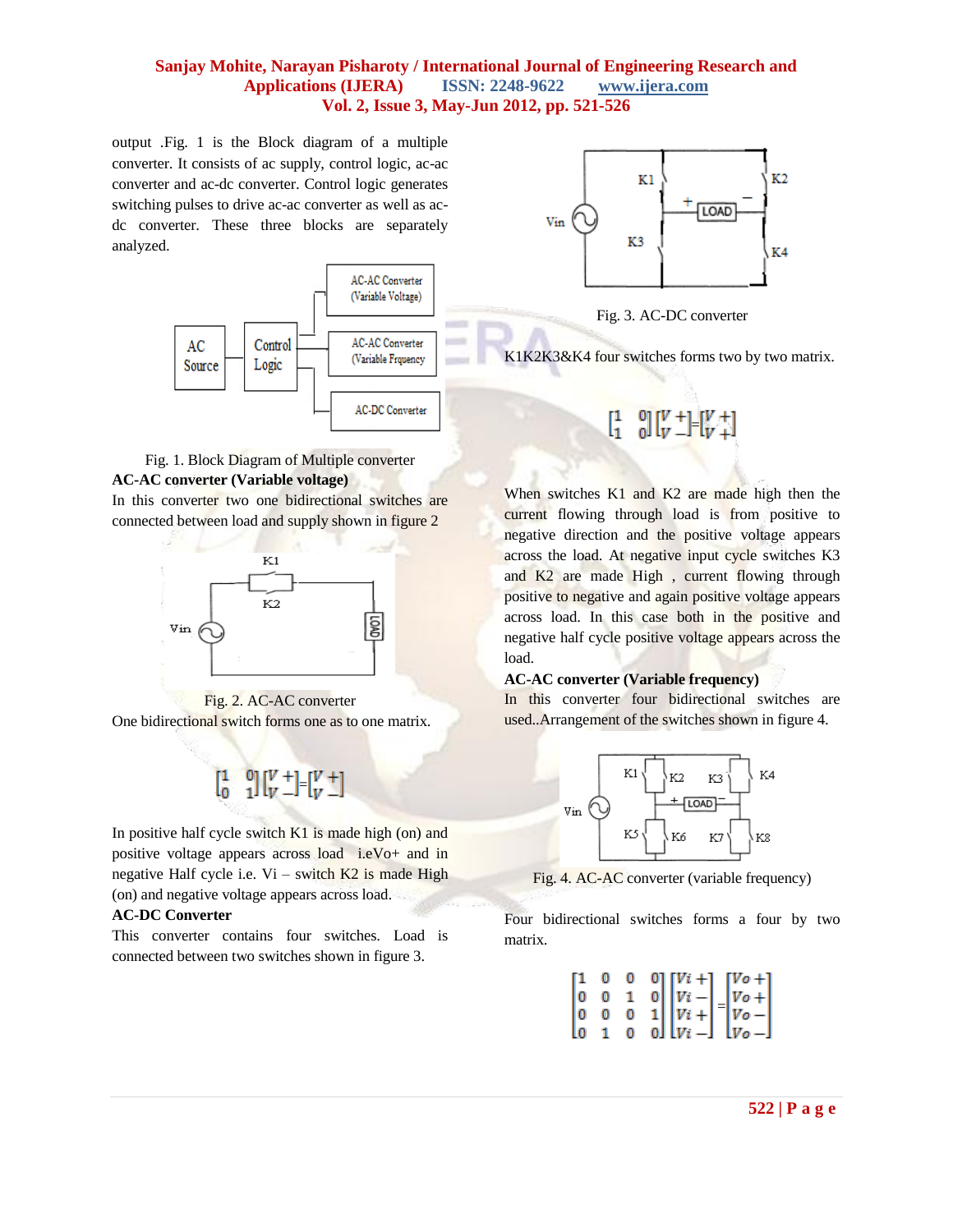Operation oh this converter is divided in to four different steps

Table 1

| Step   | Input    | Switch<br>position   | Output   |
|--------|----------|----------------------|----------|
| first  | Positive | <b>K1 K7</b><br>High | Positive |
| Second | Negative | <b>K5 K3</b><br>High | Positive |
| Third  | Positive | K4 K6<br>High        | Negative |
| Fourth | Negative | <b>K8 K2</b><br>High | Negative |

This converter operates in four quadrants. According to output frequency desired one selects the steps. Table 1 shows four steps with switch positions.

All above three modes operate simultaneously using single control logic.

## **III.SIMULATION MODEL OF MULTIPLE CONVERTER**

Simulation is carried out in Matlab-Simulink for Input Voltage of 100 V,50Hz with R Load (100 ohm) and RL Load(R-100 ohm & L-I. mH).SPWM Technique is used for Controlling Switches. All three operations of AC-AC (variable amplitude), AC-AC(variable frequency) and AC-DC Mode work simultaneously. The scheme of the block diagram describing the matrix converter, its controller and the load is shown in Figure.5



Figure 5: Simulation Model of Multiple converter

The driver circuit algorithm is designed by using MATLAB SIMULINK.  $V_{ref1}$  and  $V_{ref2}$  output from the sine wave block is multiplied using "Multiply Block" with Triangular Wave output. The "repeating sequence "block is used to generate triangular carrier signal "Vc". To produce the SPWM the "relational operation "block are used as a comparator that triggers an output switching function between "0" and "1" that represents the SPWM pulse train. The magnitude of sine wave is changed from the sine wave block that represents the change in modulation index.

The finial switching pattern for the AC/AC Converter is produced by multiplying the output from SPWM generator with the state selector using the "multiply" block. Each output from the "pulse generator "is multiplied with both outputs from the SPWM and are shown in figure 5.

## **IV.SIMULATION RESULT**

Result of simulation are shown below.The Simulated SPWM Output is shown if figure 6



Figure 6: SPWM Output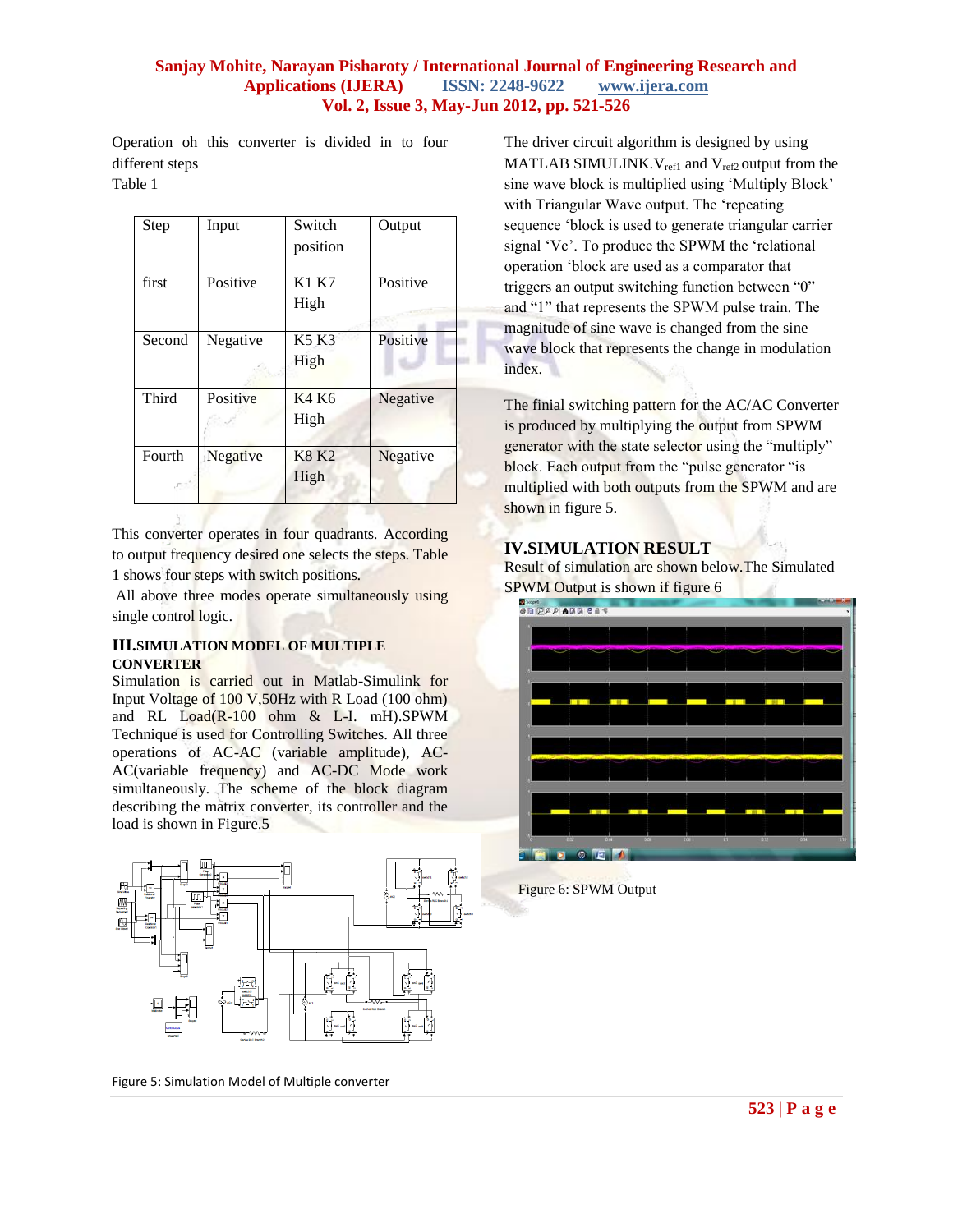

Figure 7: Switching Pattern for AC-AC (variable voltage) converter and AC-DC converter

Figure 7 shows the simulation result of switching pattern for ac-ac variable voltage and ac-dc output of multiple converter. Figure 9 shows output across load ac-ac voltage regulator, ac-dc and variable frequency (frequency 25 Hz). Figure 8 switching patterns for variable frequency output 25Hz.



Figure 8: Simulation Model of Multiple converter Switching Pattern for Frequency 25Hz



Figure 9: AC-AC converter Variable frequency Output 25 Hz



12.5 Hz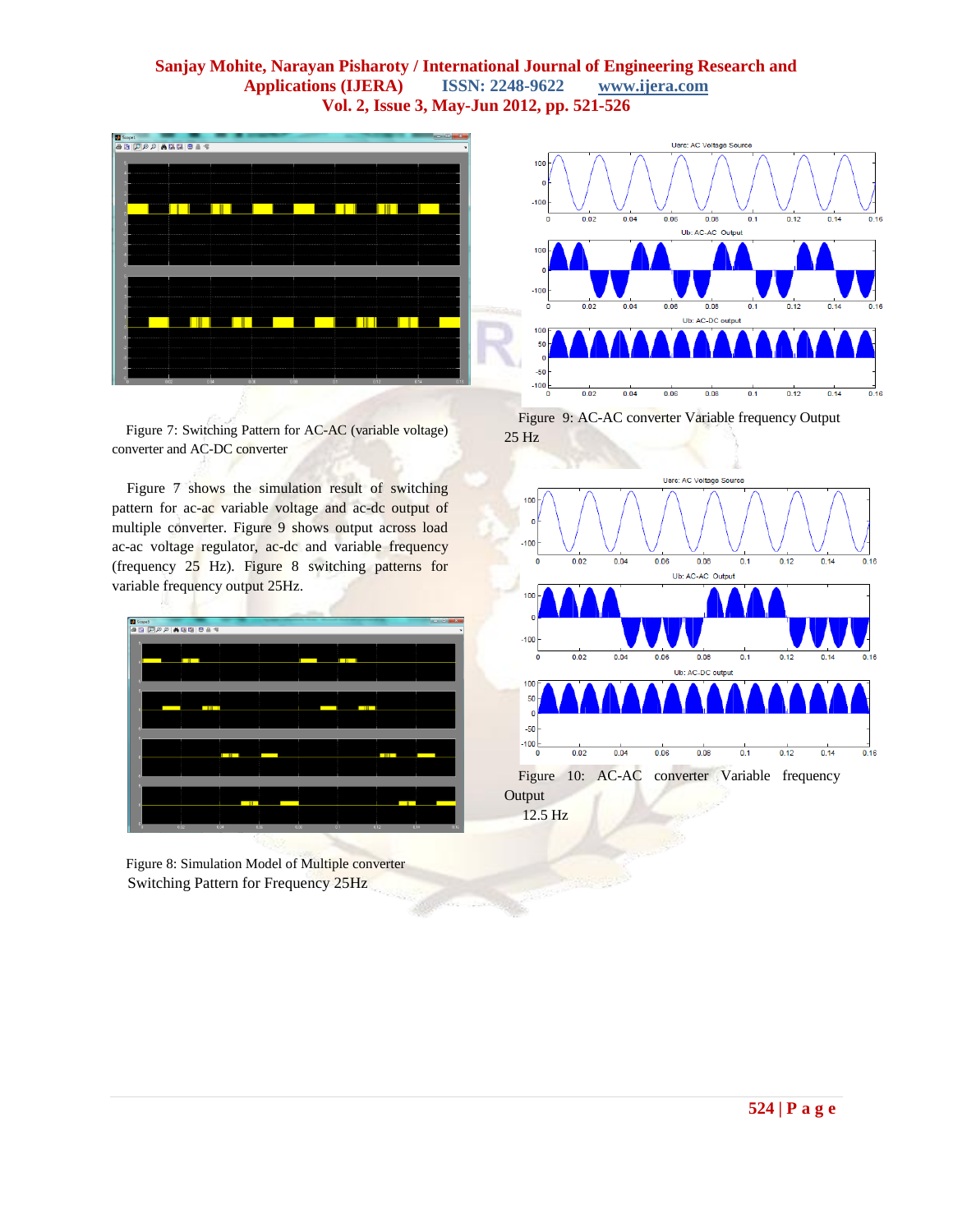



Figure 11: AC-AC converter Variable frequency Output 100Hz



Figure 12: AC-AC converter Variable frequency Output 500Hz

Figure 13 AC-AC converter Variable frequency Output 1000Hz



Figure 14: AC-AC converter Variable frequency Output 10000Hz

Figure 10, 11 and figure 12 shows low frequency output across load 25 Hz,100Hzand 500Hz respectively along with AC-AC and AC-DC output.Figure 13,14 shows high frequency output across load at 1000Hz and 10000Hz.